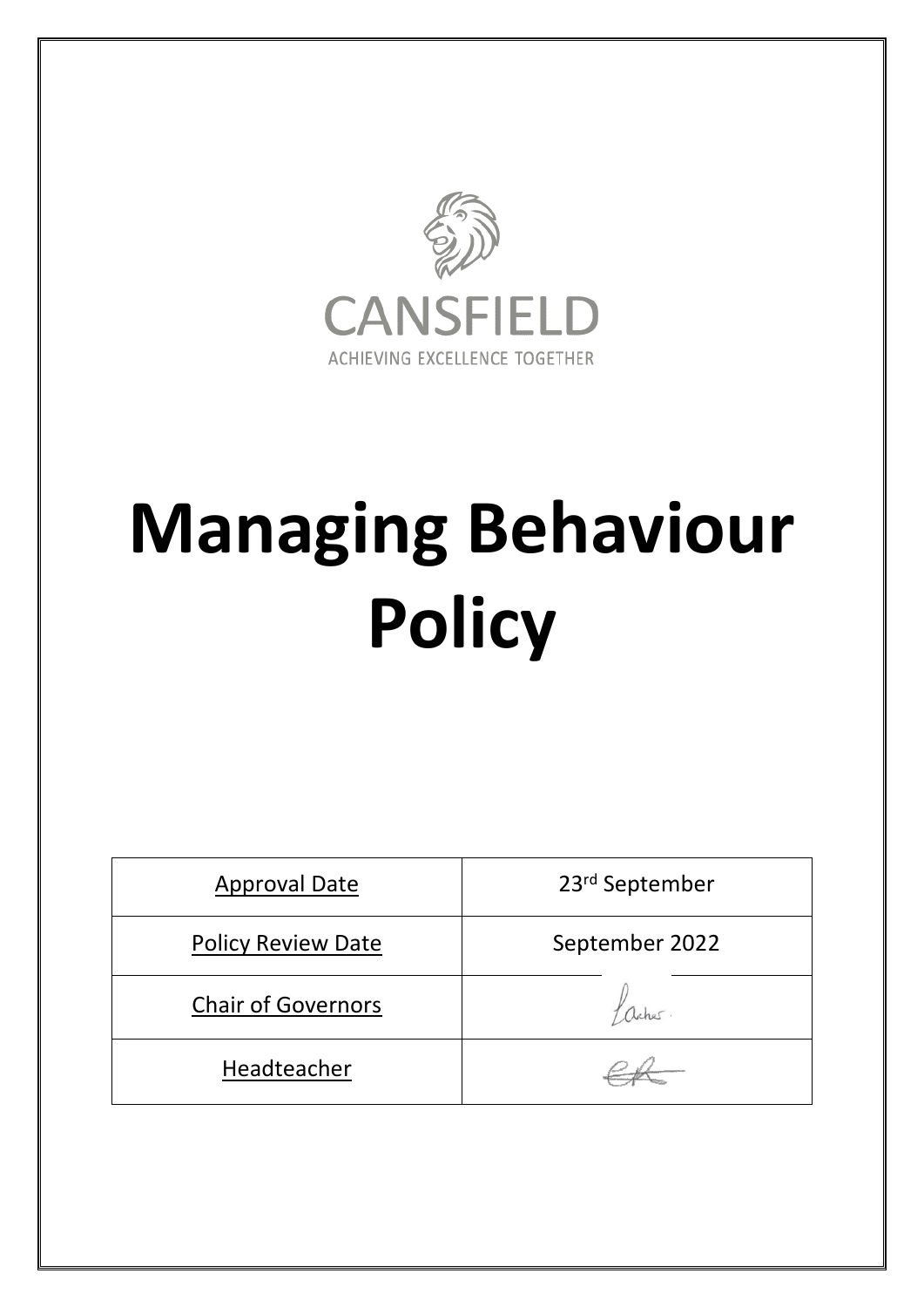#### **1. Key Staff Involved**

| Role           | Name(s)              |
|----------------|----------------------|
| Head of Centre | Dr G Baker           |
| Exams Manager  | <b>Miss L Archer</b> |
| SLT member(s)  | <b>Mr C Lomas</b>    |

#### **2. Purpose of the Policy**

The purpose of this policy is to confirm that candidate behaviour in the examination room at Cansfield High School is managed in line with JCQ regulations.

#### **3. Briefing Candidates**

To ensure candidates are aware of the standard of behaviour that is required in the examination room, Cansfield High School will:

- ensure the JCQ **Information for candidates** (coursework, non-examination assessments, on-screen tests, social media and written
- examinations) is distributed to all candidates whether electronically or in hard copy format prior to assessments and/or examinations taking place (GR 5.8)
- ensure candidates are also made aware of the content of the JCQ **Unauthorised items** and **Warning to candidates** posters (GR 5.8)
- prior to assessments and/or examinations taking place, ensure candidates are briefed on what they must and must not do when sitting written examinations and/or on-screen tests, and when producing coursework and/or non-examination assessments (GR 5.8)

At Cansfield High School candidates are made aware of JCQ information/briefed by:

Drop down day delivered by an member of the Senior Leadership Team

#### **4. Candidate Malpractice**

- Inappropriate behaviour by a candidate in the examination room is deemed 'candidate malpractice'
- (updated 2021/22) 'Candidate malpractice' means malpractice by a candidate in connection with any examination or assessment, including the preparation and authentication of any controlled assessments, coursework or non-examination assessments, the presentation of any practical work, the compilation of portfolios of assessment evidence and the writing of any examination paper (SMPP, Definitions)
- 'Malpractice', means any act, default or practice which is a breach of the Regulations (SMPP, Definitions)
- Failure by a centre to notify, investigate and report to an awarding body all allegations of malpractice or suspected malpractice constitutes malpractice in itself (SMPP, Definitions, Malpractice)
- Suspected malpractice means all alleged or suspected incidents of malpractice (SMPP, Definitions)

Examples of inappropriate behaviour/actions that constitute 'candidate malpractice' are provided in the final section of this policy.

#### **5. Instructions for conducting examinations - Malpractice in the examination room**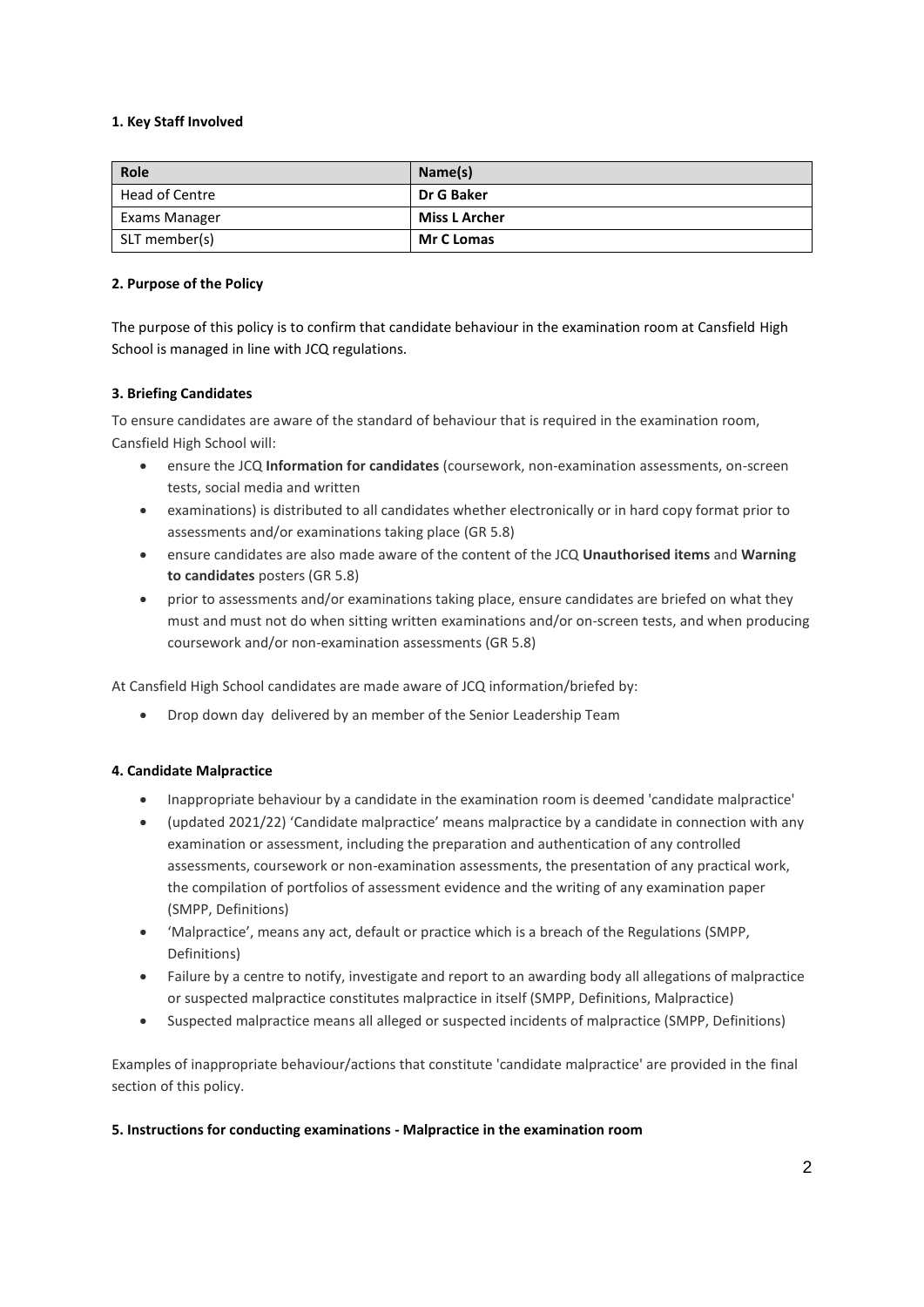The following requirements are applied at Cansfield High School :

- Where a candidate is being disruptive, the invigilator must warn the candidate that he/she may be removed from the examination room. The candidate must also be warned that the awarding body will be informed and may decide to penalise them, which could include disqualification (ICE 24.1)
- The head of centre must report to the awarding body immediately all cases of suspected or actual malpractice in connection with the examination (ICE 24.3)
- Form JCQ/M1 **Report of suspected candidate malpractice** must be completed (ICE 24.3)
- The head of centre has the authority to remove a candidate from the examination room but should only do so if the candidate would disrupt others by remaining in the room (ICE 24.3)
- Where candidates commit malpractice, the awarding body may decide to penalise them, which could include disqualification. Candidates should be warned of the possible penalties an awarding body may apply as detailed in the JCQ publication **Suspected Malpractice: Policies and Procedures** (ICE 24.5)
- In cases of suspected malpractice, examination scripts must be packed as normal and Form JCQ/M1 must be submitted separately to the relevant awarding body (ICE 24.6)

## **6. Roles and Responsibilities**

#### **6.1 The Role of the Invigilator**

- Be vigilant and remain aware of incidents or emerging situations, looking out for malpractice (ICE 20.2)
- Warn a disruptive candidate that he/she may be removed from the examination room (ICE 24.1)
- Record what has happened and actions taken on the exam room incident log (ICE 24.1)

#### **6.2 The Role of the Head of Centre**

- Where a candidate is seriously disrupting others, makes the decision to remove the candidate from the examination room (ICE 24.3)
- Report to the awarding body immediately all cases of suspected or actual malpractice in connection with the examination by completing form JCQ/M1 (ICE 24.3)

#### **6.3 The Role of the Senior Leader(s)**

- Ensure support is provided for the exams officer and invigilators when dealing with disruptive candidates in examination rooms
- Ensure that internal disciplinary procedures relating to candidate behaviour are instigated, when appropriate

## **7. Examples of 'candidate malpractice'**

• These include:

Introduction of unauthorised material into the examination room

- Own blank paper
	- o used for rough work
	- o used for final answers
- Calculators, dictionaries (when prohibited)
	- o not used
	- o used or attempted to use
- Bringing into the examination room notes in the wrong format or prohibited annotations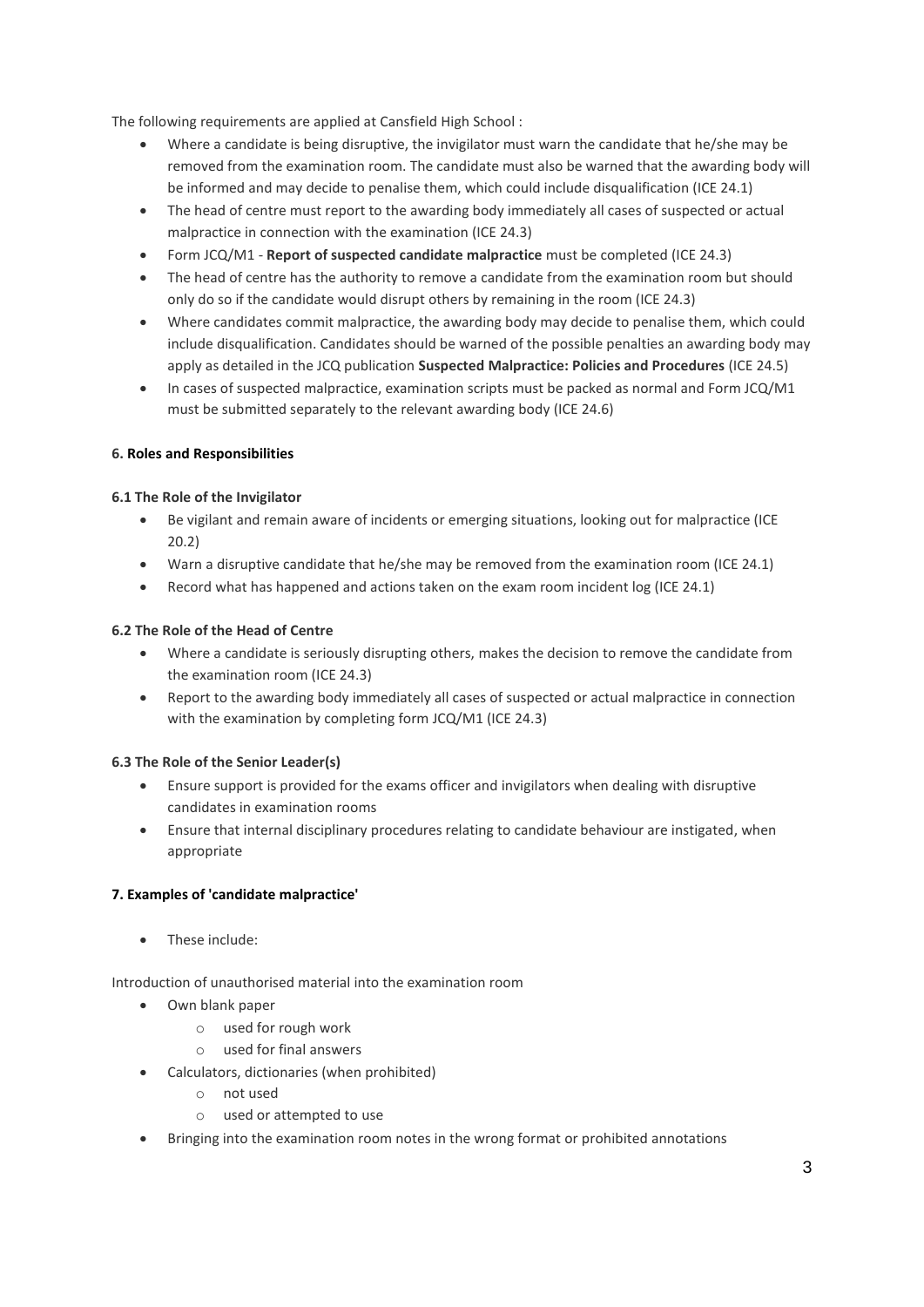- o notes/annotations go beyond what is permitted but do not give an advantage; notes irrelevant to subject
- o notes/annotations are relevant and give an unfair advantage
- o notes/annotations introduced in a deliberate attempt to gain an advantage
- $\circ$  (updated 2021/22) Unauthorised notes, study guides and personal organisers
- o content irrelevant to subject
- o content relevant to subject
- o relevant to subject and evidence of use
- Mobile phone or similar electronic devices (including iPod, PM3/4 player, memory sticks, Smartphone, Smartwatch)
	- o not in the candidate's possession but make a noise in the examination room
	- o in the candidate's possession but no evidence of being used by the candidate
	- o in the candidate's possession and evidence of being used by the candidate
- (updated 2021/22) Watches (not Smartwatches)
	- o in candidate's possession

## **8. Breaches of Examination Conditions**

- A breach of the instructions or advice of an invigilator, supervisor, or the awarding body in relation to the examination rules and regulations
	- o minor non-compliance: e.g. sitting in a non-designated seat; continuing to write for a short period after being told to stop
	- o major non-compliance: e.g. refusing to move to a designated seat; significant amount of writing after being told to stop
	- o related non-compliance
- Failing to abide by the conditions of supervision designed to maintain the security and integrity of the examinations
	- o leaving examination early (no loss of integrity); removing script from the examination room, but evidence of the integrity was maintained
	- $\circ$  removing script from examination room but with no proof that the script is safe; taking home materials
	- o deliberately breaking a timetable clash supervision arrangement; removing script from the examination room and with proof that the script has been tampered with; leaving examination room early so integrity is impaired
- Disruptive behaviour in the examination room or assessment session (including use of offensive language)
	- o minor disruption lasting a short time; calling out, causing noise, turning around
	- $\circ$  repeated or prolonged disruption; unacceptably rude remarks; being removed from the examination room; taking another's possessions
	- o warnings ignored; provocative or aggravated behaviour; repeated or loud offensive comments; physical assault on staff or property

# **9. Exchange, obtaining, receiving, or passing on information which could be examination related (or the attempt to):**

- (updated 2021/22) Verbal communication
	- $\circ$  isolated incidents of talking before the start of the examination or after papers have been collected